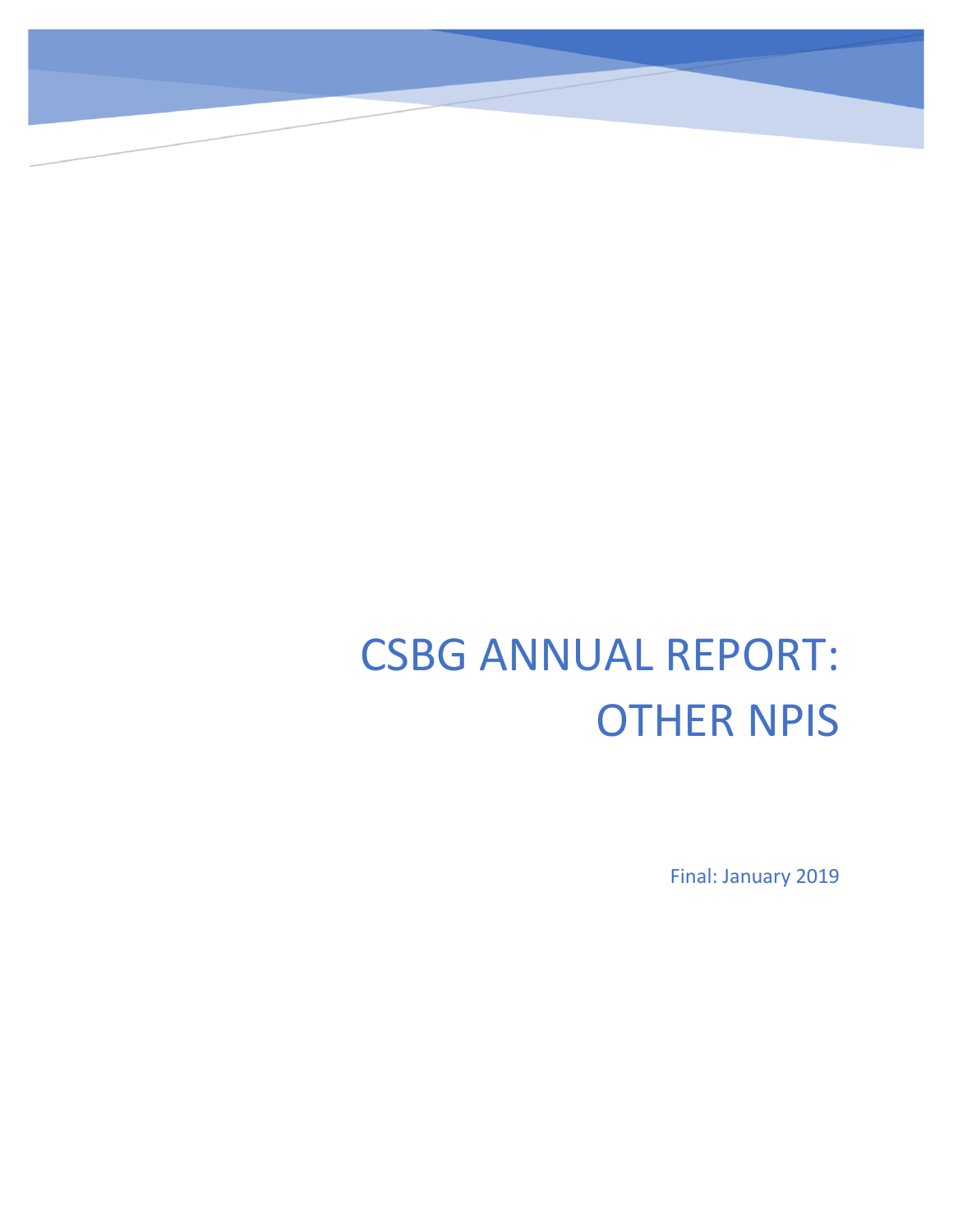## Introduction:

For each National Performance Indicator of the new CSBG Annual Report, there is an option in both Module 3 and Module 4 to report additional indicators not already listed within each domain. These are known as Other Indicators. This document contains a list of Other Indicators that were developed by NASCSP who reviewed hundreds of examples from the network that were received through trainings, emails, surveys and various technical assistance encounters. The Other Indicators were reviewed and edited by the CSBG DATA Task Force which consists of all national partners, State Offices, state associations and local agencies. Local Agencies should review this list and use these Other Indicators, as appropriate, to report their outcomes in the CSBG Annual Report.

This list is not intended to be exhaustive. CSBG Eligible Entities may elect to write in indicators that are not on this list or already in the CSBG Annual Report. This is merely a compilation of common indicators that members of the CSBG Network identified as missing from the CSBG Annual Report. Using indicators on this list will ensure a common language among the Network and allow NASCSP and OCS to count an indicator's use.

## Example of the location of Other Indicators in the CSBG Annual Report:

| Other Employment Outcome Indicator (FNPI 1z)<br>Please briefly describe the other indicator and specify the units<br>used (number of individuals or households) | I.) Number of<br><b>Participants</b><br><b>Served</b><br>in program(s) (#) | II.) Target (#) | III.) Actual<br>Results (#) | IV.) Percentage<br><b>Achieving</b><br>Outcome<br>$[III/1 = IV]$ (%<br>auto calculated) | V.<br>Performance<br><b>Target</b><br><b>Accuracy</b><br>$(III/II = V)$ (%)<br>auto calculated) | <b>NPI Entry Status</b> |
|-----------------------------------------------------------------------------------------------------------------------------------------------------------------|----------------------------------------------------------------------------|-----------------|-----------------------------|-----------------------------------------------------------------------------------------|-------------------------------------------------------------------------------------------------|-------------------------|
| <b>FNPI 1z.1</b>                                                                                                                                                |                                                                            |                 |                             | #DIV/0!                                                                                 | #DIV/0!                                                                                         |                         |
| <b>FNPI 1z.2</b>                                                                                                                                                |                                                                            |                 |                             | $\#$ DIV/0!                                                                             | $\#$ DIV/0!                                                                                     |                         |
| FNPI 1z.3                                                                                                                                                       |                                                                            |                 |                             | #DIV/0!                                                                                 | #DIV/0!                                                                                         |                         |
| FNPI 1z.4                                                                                                                                                       |                                                                            |                 |                             | #DIV/0!                                                                                 | #DIV/0!                                                                                         |                         |
| FNPI 1z.5                                                                                                                                                       |                                                                            |                 |                             | $\text{HDIV}/0!$                                                                        | $\#$ DIV/0!                                                                                     |                         |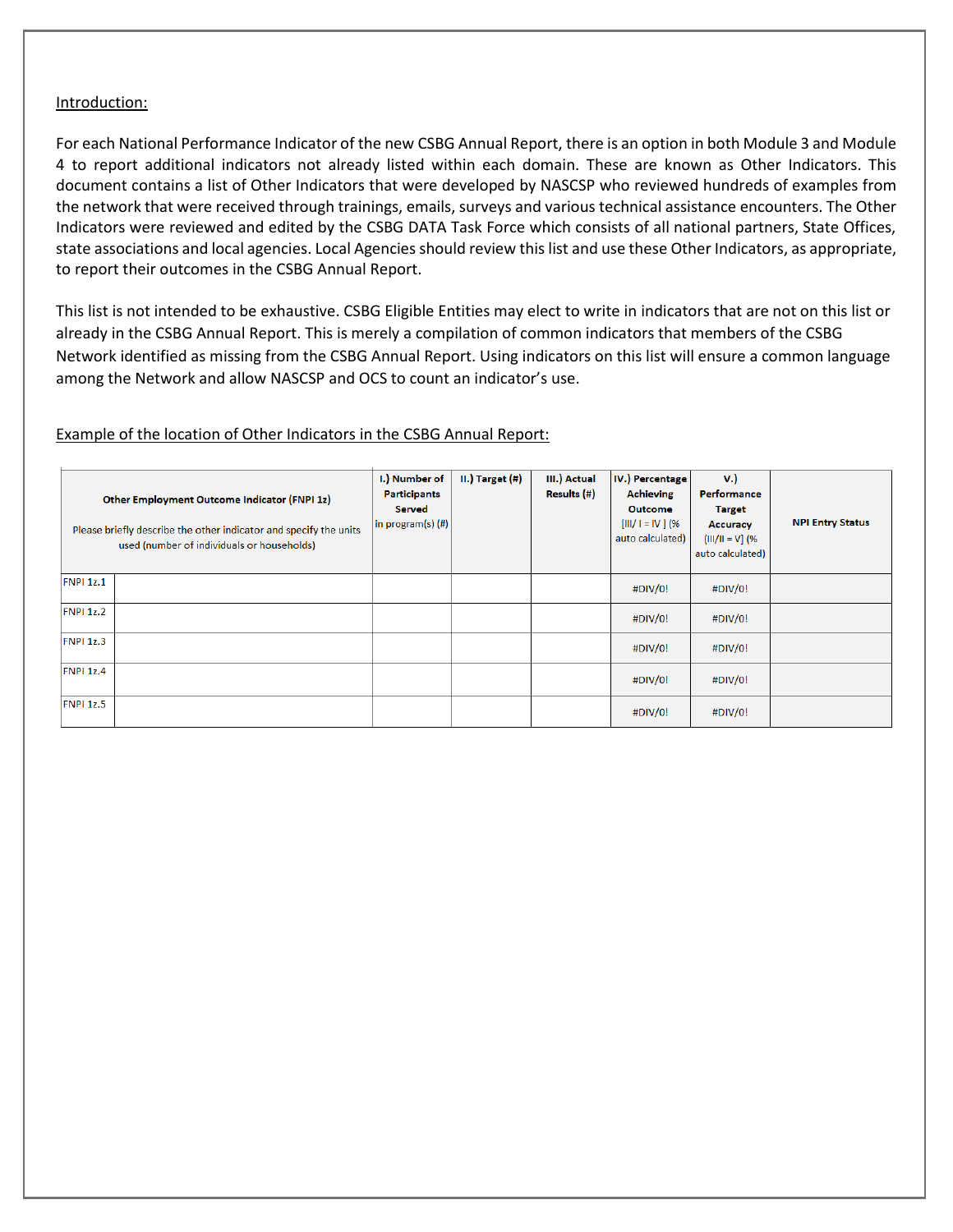## **List of Other Indicators:**

| <b>Module</b>  | <b>NPI</b>         | <b>EMPLOYMENT</b>                                                                                                                       |  |  |  |
|----------------|--------------------|-----------------------------------------------------------------------------------------------------------------------------------------|--|--|--|
| M4             | FNPI <sub>1z</sub> | Number of employed individuals at risk of losing employment who maintained employment as<br>a result of CAA interventions.              |  |  |  |
| M4             | FNPI <sub>1z</sub> | Number of youth who maintained employment for 90 days.                                                                                  |  |  |  |
| M <sub>3</sub> | CNPI <sub>1z</sub> | Count of businesses that increased the minimum wage.                                                                                    |  |  |  |
|                |                    | <b>EDUCATION</b>                                                                                                                        |  |  |  |
| M4             | FNPI <sub>2z</sub> | Number of individuals who obtained and moved from a high school diploma and/or equivalent<br>to post-secondary education (of any kind). |  |  |  |
| M <sub>3</sub> | CNPI <sub>2z</sub> | Count of new or expanded post-secondary education opportunities made available.                                                         |  |  |  |
|                |                    | <b>INFRASTRUCTURE AND ASSET BUILDING</b>                                                                                                |  |  |  |
| M4             | FNPI 3z            | Number of individuals who started their own business.                                                                                   |  |  |  |
| M4             | FNPI 3z            | Number of individuals who maintained their own business for 180 days.                                                                   |  |  |  |
| M4             | FNPI 3z            | Number of individuals who increased their income from a non-employment source.                                                          |  |  |  |
| M4             | FNPI 3z            | Number of individuals who reduced their reliance on public subsidies.                                                                   |  |  |  |
| M4             | FNPI 3z            | Number of individuals who reduced debt.                                                                                                 |  |  |  |
|                |                    | <b>HOUSING</b>                                                                                                                          |  |  |  |
| M4             | FNPI 4z            | Number of individuals who improved physical access in their living space (wheel chair ramps,<br>grab bars etc.).                        |  |  |  |
| M4             | FNPI 4z            | Number of individuals who avoided a utility shut-off.                                                                                   |  |  |  |
| M4             | FNPI 4z            | Number of individuals who obtained utilities.                                                                                           |  |  |  |
| M4             | FNPI 4z            | Number of individuals whose energy service was restored after disconnection <sup>i</sup> .                                              |  |  |  |
| M4             | FNPI 4z            | Number of individuals whose inoperable home energy equipment was repaired or replaced <sup>ii</sup> .                                   |  |  |  |
|                |                    | HEALTH AND SOCIAL/BEHAVIORAL                                                                                                            |  |  |  |
| M4             | FNPI 5z            | Number of individuals who reported a better sense of food security".                                                                    |  |  |  |
| M4             | FNPI 5z            | Number of individuals who increased social inclusion <sup>iv</sup> .                                                                    |  |  |  |
| M4             | FNPI 5z            | Number of individuals whose lives were saved by opioid overdose reversals.                                                              |  |  |  |
| M4             | FNPI 5z            | Number of individuals who obtained health insurance.                                                                                    |  |  |  |
| M4             | FNPI 5z            | Number of individuals who discontinued drug/alcohol use.                                                                                |  |  |  |
| M4             | FNPI 5z            | Number of individuals who remained drug/alcohol free for 90 days.                                                                       |  |  |  |
| M4             | FNPI 5z            | Number of individuals who remained drug/alcohol free for 180 days.                                                                      |  |  |  |
| M4             | FNPI 5z            | Number of individuals who secured emergency protection from physical and/or emotional<br>abuse.                                         |  |  |  |
| M4             | FNPI 5z            | Number of individuals with increased safety from domestic abuse in their homes.                                                         |  |  |  |
| M <sub>3</sub> | CNPI <sub>5z</sub> | Percent decrease in the opioid death rate.                                                                                              |  |  |  |
| M <sub>3</sub> | CNPI <sub>5z</sub> | Count of new or expanded healthcare options or facilities.                                                                              |  |  |  |
|                |                    | CIVIC ENGAGEMENT/COMMUNITY INVOLVEMENT                                                                                                  |  |  |  |
|                |                    | None                                                                                                                                    |  |  |  |
|                |                    | <b>OUTCOMES ACROSS MULTIPLE DOMAINS</b>                                                                                                 |  |  |  |
| M4             | FNPI 7z            | Number of individuals who received bundled services and achieved one or more outcomes.                                                  |  |  |  |
| M4             | FNPI 7z            | Number of households for whom both adult and child outcomes were observed and<br>documented.                                            |  |  |  |
| M4             | FNPI 7z            | Number of individuals who transitioned out of poverty.                                                                                  |  |  |  |